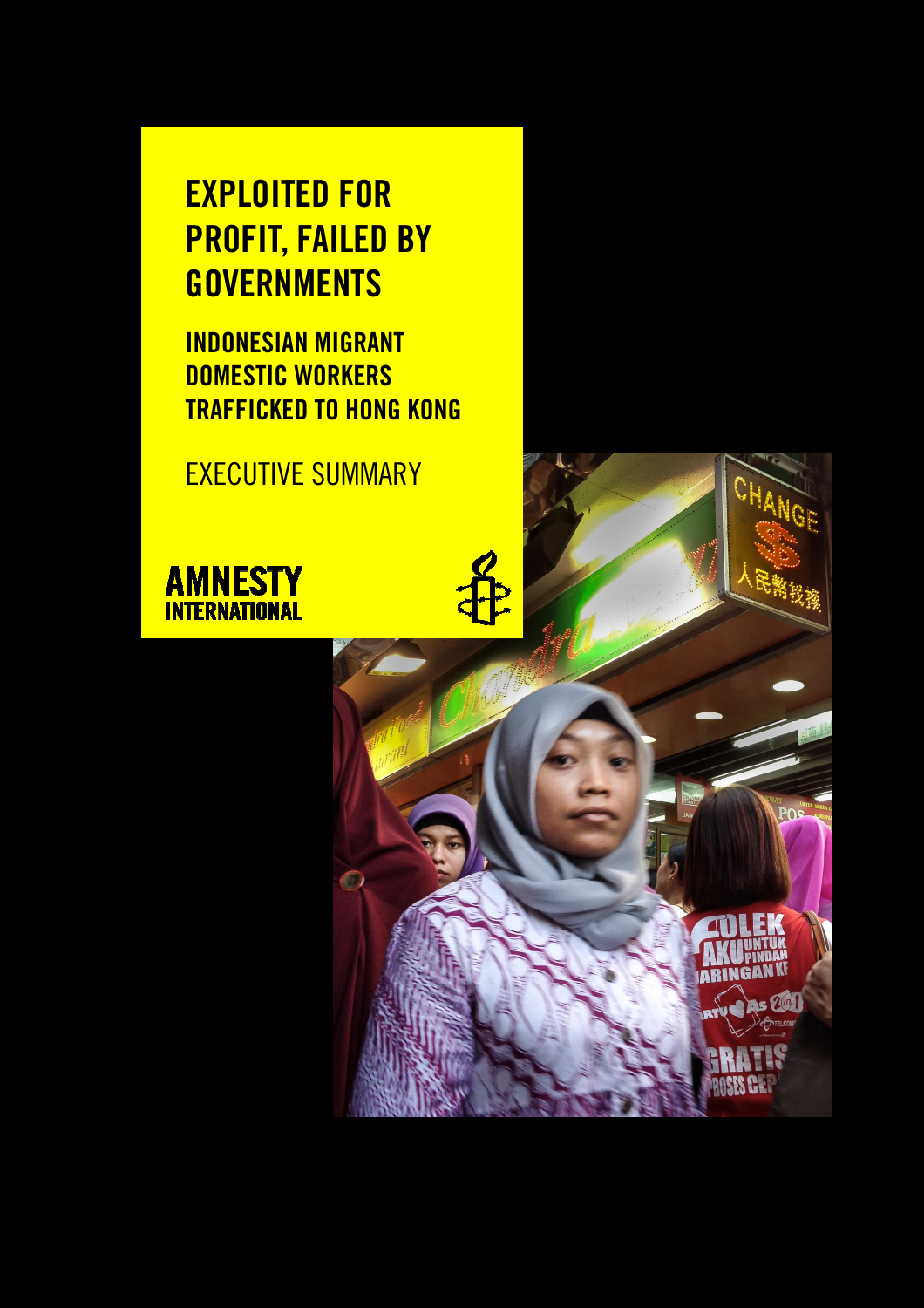**Amnesty International Publications** 

**First published in 2013 by Amnesty International Publications International Secretariat Peter Benenson House 1 Easton Street London WC1X 0DW United Kingdom www.amnesty.org** 

 **Copyright Amnesty International Publications 2013** 

**Index: ASA 17/041/2013 Original Language: English Printed by Amnesty International, International Secretariat, United Kingdom** 

**All rights reserved. No part of this publication may be reproduced, stored in a retrieval system, or transmitted, in any form or by any means, electronic, mechanical, photocopying, recording or otherwise without the prior permission of the publishers.** 

**Cover photo: Amnesty International** 

**Amnesty International is a global movement of more than 3 million supporters, members and activists in more than 150 countries and territories, who campaign to end grave abuses of human rights.** 

**Our vision is for every person to enjoy all the rights enshrined in the Universal Declaration of Human Rights and other international human rights standards.** 

**We are independent of any government, political ideology, economic interest or religion and are funded mainly by our membership and public donations.**



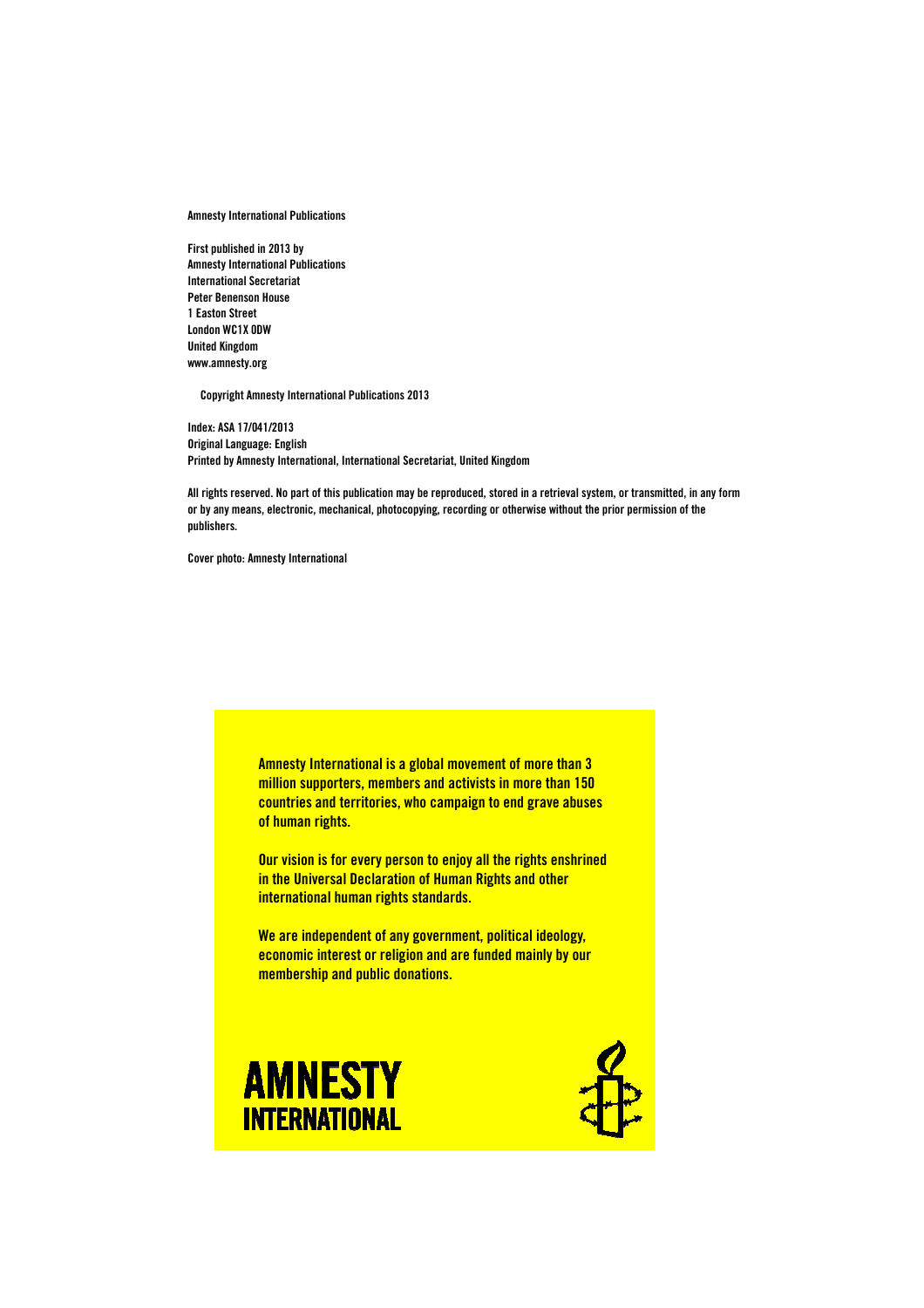# **CONTENTS**

*This Executive Summary is based on Amnesty International, "Exploited for profit, failed by governments: Indonesian migrant domestic workers trafficked to Hong Kong" ( Index: ASA 17/029/2013), November 2013, to which reference should be made for a more detailed discussion.*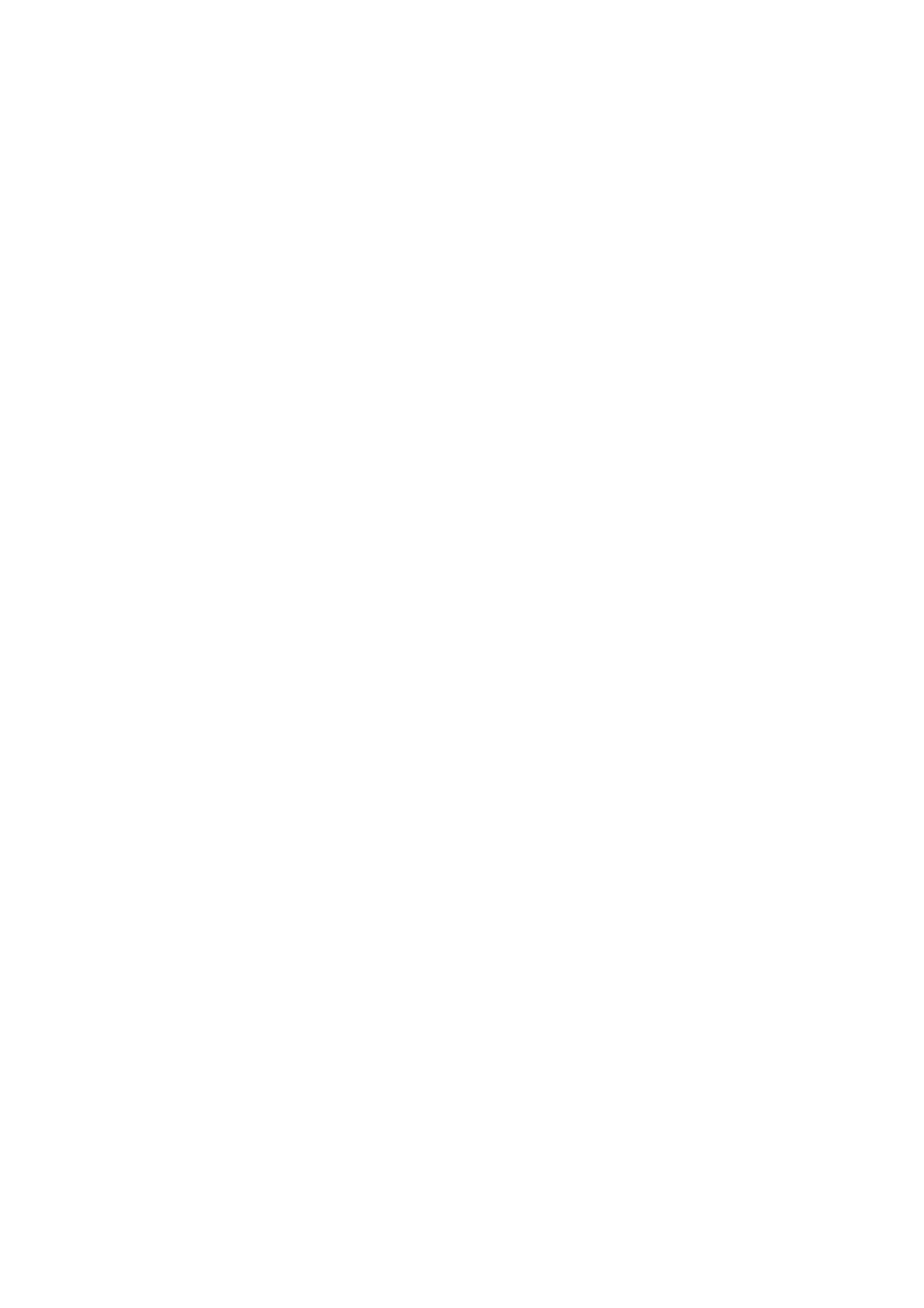# **EXECUTIVE SUMMARY AND KEY RECOMMENDATIONS**

**"The wife physically abused me on a regular basis. She forcibly cut my hair with the pretext that my hair had fallen in their food but that was absurd because I didn't cook for them. Once she ordered her two dogs to bite me. I had about ten bites on my body, which broke the skin and bled. She recorded it on her mobile phone, which she constantly played back laughing. When one of the dogs vomited, she forced my face down to the vomit ordering me to eat it, but I refused. When I asked her why she kept abusing me in this way, she told me that it was because she was bored so this is how she passed the time."**  NS, a 26-year-old woman from Jakarta<sup>1</sup>

## 1. OVERVIEW

Out of 319,325 migrant domestic workers in the Hong Kong Special Administrative Region (Hong Kong SAR), about half are Indonesian and nearly all are women.<sup>2</sup> Indonesians must migrate via recruitment agencies that are registered with their Government.

This report is a detailed examination of the experiences of Indonesian migrant domestic workers, from their recruitment in Indonesia to their employment in Hong Kong, and documents a series of human and labour rights violations that these workers are subjected to in both territories.

The findings are based on 97 in-depth interviews conducted in Indonesia and Hong Kong (from May 2012 to March 2013) with recent migrant domestic workers who had encountered problems during the migration process, as well as interviews with recruitment agencies and relevant government departments in both territories. Amnesty International's findings were also compared with survey data collected by the Indonesian Migrant Workers Union (IMWU), between July and September 2011 from a random sample of 930 Indonesian migrant domestic workers.<sup>3</sup>

#### **Amnesty International found that:**

Recruitment and placement agencies, in Indonesia and Hong Kong respectively, are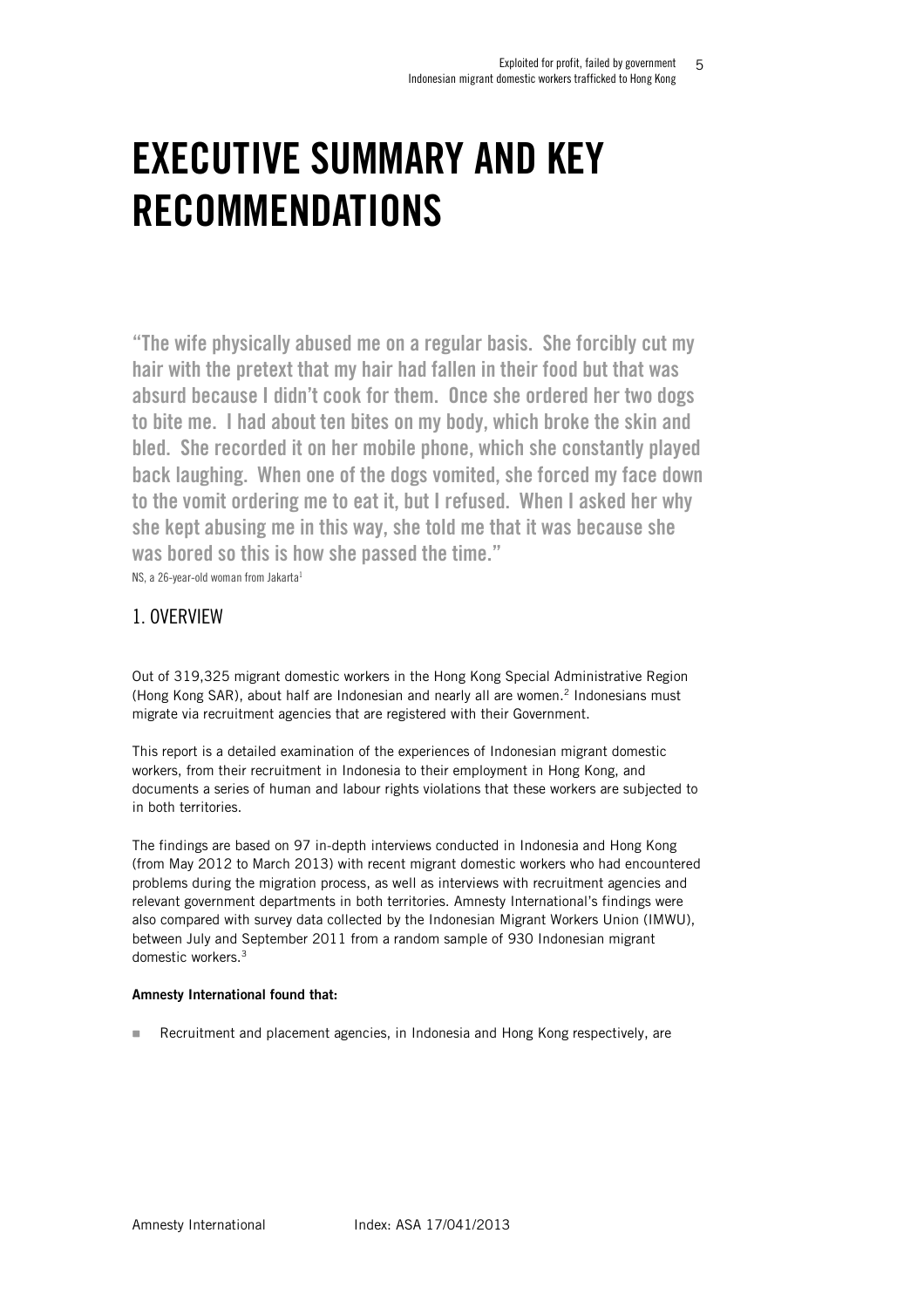#### Exploited for profit, failed by government Indonesian migrant domestic workers trafficked to Hong Kong 6

routinely involved in the trafficking of migrant domestic workers and their exploitation in conditions of forced labour, as they are using deception and coercion to recruit Indonesian migrants and to compel them to work in situations which violate their human and labour rights. The principal mechanisms of coercion which are applied in both Indonesia and Hong Kong are the confiscation of identity documents, restrictions on freedom of movement and the manipulation of debt incurred through recruitment fees.

 Employers in Hong Kong frequently subject migrant domestic workers to serious human rights violations in Hong Kong, including physical or verbal abuse; restricting their freedom of movement; prohibiting them from practising their faith; not paying them the minimum wage; not giving them adequate rest periods; and arbitrarily terminating their contracts, often in collusion with placement agencies.

■ Both the Indonesian and Hong Kong SAR governments have not complied with their international obligations to prevent and suppress trafficking and the use of forced labour. They have failed to properly monitor, investigate and sanction individuals and organisations which are violating domestic legislation in their respective territories. This relates to the recruitment agencies in Indonesia and to placement agencies and employers in Hong Kong. In addition, both governments have regulations in place which increase migrant domestic workers' risk of suffering human and labour rights violations. These include the obligation of migrants to migrate through government-registered recruitment agencies in Indonesia, and the imposition of the Two-Week Rule and live-in requirement in Hong Kong.

## 2. REPORT FINDINGS IN INDONESIA

Amnesty International found that recruitment agencies and brokers often deceive migrant domestic workers during the recruitment process. Prospective migrants are promised good jobs with lucrative salaries, but are not properly informed about the large fees they will incur during the recruitment process or the lengthy mandatory pre-departure training they will have to undertake. Many find on arrival in Hong Kong that their jobs and terms and conditions are not what they were promised.<sup>4</sup>

Brokers initially identify women in their local communities who might be interested in migrating as domestic workers. To begin the process, the women hand over their identification documents to the brokers, who liaise with recruitment agencies on their behalf.

When the prospective migrants arrive at the training centres, their personal documents (e.g. identity card, school diploma and family certificate) are normally handed directly to the recruitment agency by the broker. The recruitment agencies usually obtain additional documents from the women at this time, such as birth and marriage certificates, property titles or promissory notes from the family.

These documents are held by the agency as collateral for unpaid fees. If prospective migrants change their mind after a few days and want to pull out of the process, the recruitment agency will charge them a penalty or demand payment of the full recruitment fee, which in 2012 was set at IDR 14, 780,400 (US\$1,730). It would take a woman around 17 months to earn this if she was employed as a domestic worker in Jakarta. The women cannot retrieve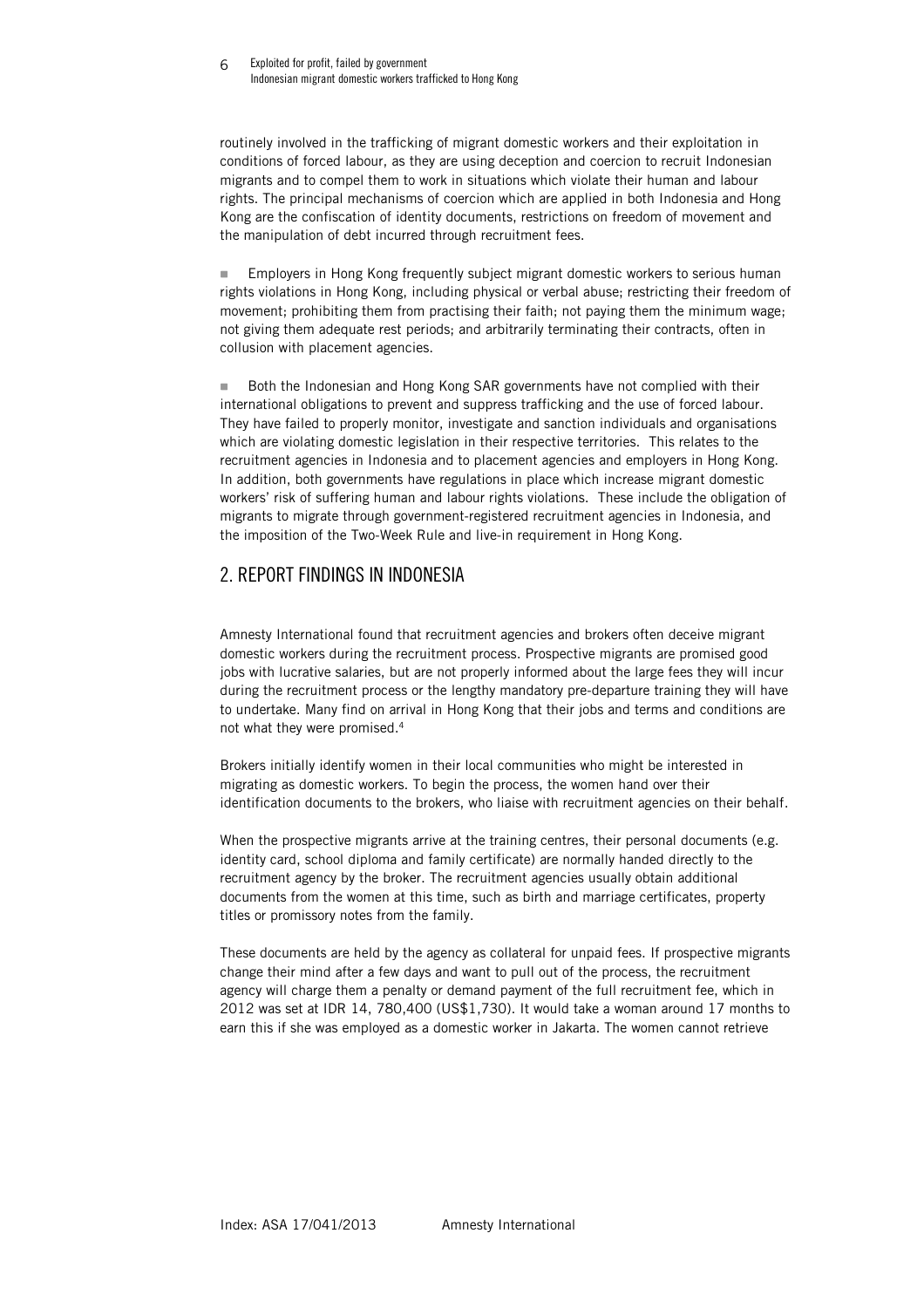their personal documents unless they pay back this "debt" to the recruitment agency, which they will be unable to do without securing a job abroad.

The vast majority of those interviewed by Amnesty International had their personal documents retained by the recruitment agency.<sup>5</sup> IMWU's survey also found that nearly two thirds (64 per cent) of the respondents had their documents retained by their recruitment agency prior to their departure for Hong Kong, $6$  indicating that the confiscation of identity documents is likely to be a common practice.

In this way, recruitment agencies are able to coerce Indonesian women into accepting jobs with different terms and conditions of work to what they were originally promised and to sign documents without knowing what they are for, as was the case for 32 per cent of the migrant women who took part in the IMWU survey.<sup>7</sup>

Recruitment agencies also exploit prospective migrants in other ways. Amnesty International found that many of the women interviewed had to wash clothes, clean the living quarters and/or take care of the children of staff and/or the owner of the recruitment agency without payment while they were being trained.<sup>8</sup> Many interviewees also stated that they had to work as domestic workers for families outside the training centre as part of an "internship", earning wages significantly below the market standard. 9 IMWU's survey found that 43 per cent of respondents were employed on such low-paid "internships".<sup>10</sup>

During the "internships" they were still charged the full training and accommodation fee even though they were not being trained, housed or fed by the agency while working as live-in domestic workers. Most women Amnesty International interviewed who had worked as "interns" felt that if they challenged their treatment, they would not get their application to work abroad approved and would subsequently be unable to pay their debts or support their families.

While in the training centres, the women interviewed had restrictions placed on their freedom of movement by recruitment agencies in order to ensure that they did not run away. Eighty one out of 88 respondents could not freely leave the training centre. In addition, the agencies frequently placed restrictions on the use of mobile phones and family visits which further isolated the women Amnesty International spoke to from support mechanisms and external advice.

Women from several different training centres reported that they were forced to have a contraception injection. Many women said they were forced to cut their hair short and were also frequently taunted, abused and threatened with the cancellation of their employment applications. More than a third of interviewees also told Amnesty International that they were not given enough to eat at the centres. $11$ 

Recruitment agencies also routinely fail to provide migrant workers with legally required documentation for their migration, including their contracts, mandatory insurance and foreign employment identity cards (*Kartu Tenaga Kerja Luar Negeri* or KTKLN). Amnesty International found that only 28 out of 75 respondents who responded to the question were issued a KTKLN card and only five out of 75 had a copy of their contract when they left for Hong Kong. Similarly, IMWU's research found that 57 per cent had not received a KTKLN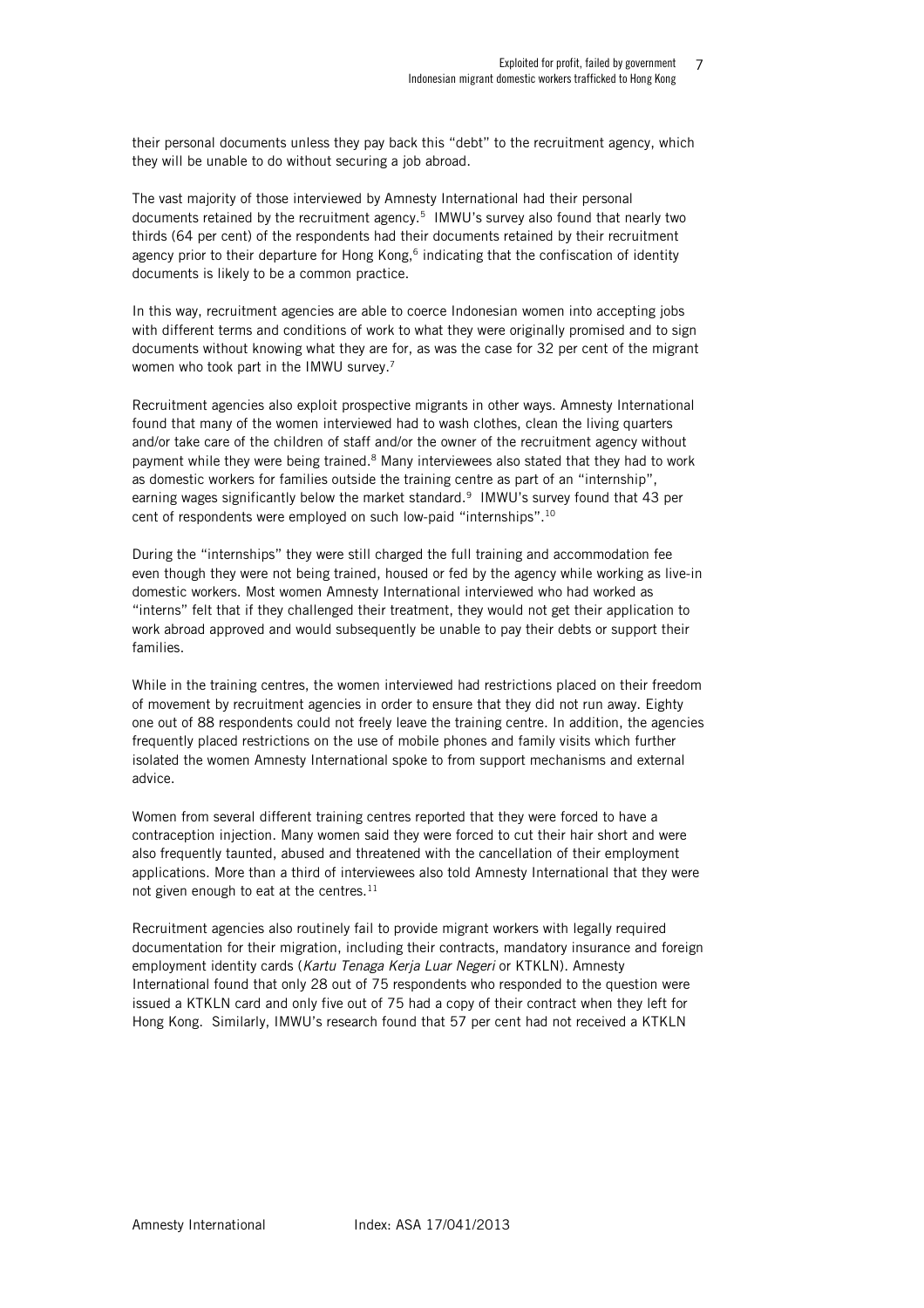card<sup>12</sup> and 77 per cent had not been given the mandatory insurance card.<sup>13</sup>

## 3. REPORT FINDINGS IN HONG KONG SAR

Once the migrant domestic workers arrive in Hong Kong, they continue to be at risk of abuse, as local placement agencies (contracted by the Indonesian recruitment agencies), and employers also confiscate their documents and restrict their freedom of movement. For example, Amnesty International documented that the vast majority of the women  $interviewed<sup>14</sup>$  had their documents taken by either their employer or the placement agency in Hong Kong and about a third of the respondents<sup>15</sup> were not allowed to leave the employer's house. IMWU's survey found that nearly three quarters of the women interviewed (74 per cent) had their documents confiscated by their employer or the placement agency.<sup>16</sup>

Migrant domestic workers are normally told that they will only get their documents back after their debts are fully repaid. The fees charged by recruitment agencies are generally higher than the maximum permitted under both Indonesian and Hong Kong law. Furthermore, if migrant domestic workers leave their job or have their contract terminated, they will normally have to pay a recruitment fee all over again.

Interviewees reported that contracts could be terminated if the worker complains about her treatment, is not considered to be a good worker or if the placement agency manipulates the situation in order to collect a new recruitment fee. IMWU documented that 17 per cent of the women it surveyed had their contracts terminated before the agency fee had been repaid.<sup>17</sup> The fear of having their contract terminated and either not being able to secure a new job or having to repay a recruitment fee a second time compels many Indonesian migrants to remain in abusive and exploitative jobs.

As a result of these abusive recruitment practices and poor government oversight of legal requirements for both recruiters and employers, Indonesian migrant domestic workers are at risk of serious human and labour rights violations in Hong Kong. For example, Amnesty International found that interviewees worked on average 17 hours a day; numerous respondents did not receive the Minimum Allowable Wage (the minimum wage for migrant domestic workers in Hong Kong);<sup>18</sup> were physically or verbally abused by their employer;<sup>19</sup> were prohibited from practising their faith;<sup>20</sup> and did not receive a weekly day off.<sup>21</sup>

Some regulations in Hong Kong exacerbate this problem. For example, migrant domestic workers are required, by law, to live with their employers as a condition for a work permit, preventing workers from moving out of their employer's house even when they are being exploited or are in danger of abuse. Amnesty International documented that many of the respondents did not have their own room,<sup>22</sup> which leaves workers without privacy, on call 24 hour a day and more vulnerable to sexual harassment or violence.

In addition, Hong Kong's Two-Week Rule stipulates that migrant domestic workers must find new employment and get an approved work visa within two weeks of their contract ending or being terminated, or they have to leave Hong Kong. This pressures workers to stay in an abusive situation because they know that if they leave their job they are likely to have to leave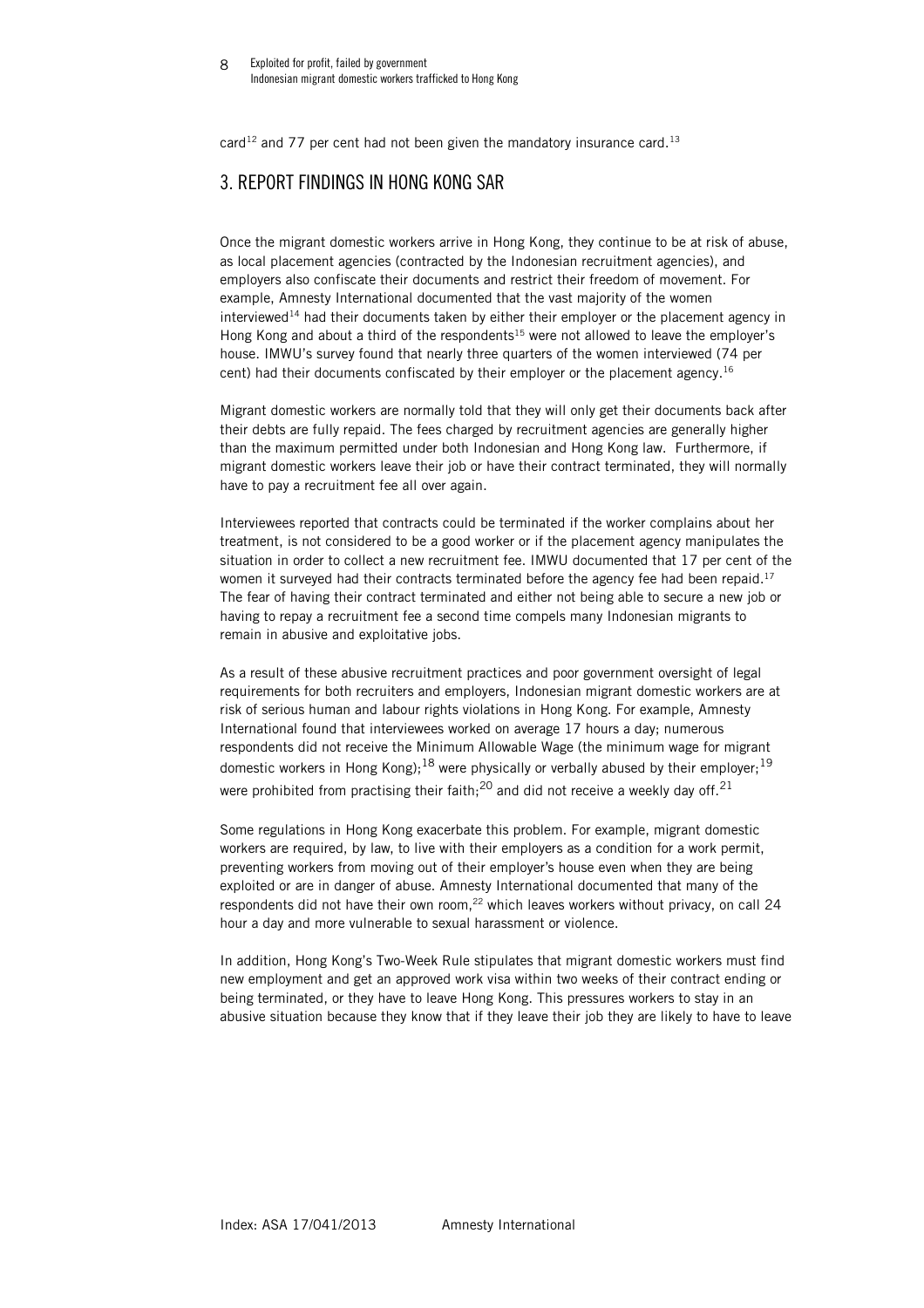the country, which for many would make it impossible to repay the recruitment fees or support their families.

This requirement in turn makes migrant domestic workers dependent on placement agencies to find them another job quickly. It also places them at risk of further exploitation, including having to accept excessive recruitment fees, a salary below the Minimum Allowable Wage, and/or poor living and working conditions just to be able to continue working in Hong Kong.

The Two-Week Rule also acts as a barrier to justice. If a migrant domestic worker leaves an abusive situation and is not reemployed within two weeks, she must leave Hong Kong, making it difficult, and costly, for her to file a case against an abusive employer. The only alternative is to apply for a visa extension, which does not allow her to work, at a cost of HK\$160 (US\$20) for 14 days. To take a case to the Labour Tribunal takes nearly two months.<sup>23</sup> During this time, the woman would have to renew her visa several times and pay for her own accommodation, food and other expenses without any income. The costs of doing so makes it impossible for the majority of migrant domestic workers to seek redress for human and labour rights violations. In this way, the Two-Week Rule provides a disincentive for the workers to denounce exploitative practices and seek justice through the legal channels.

## 4. OBLIGATIONS OF THE INDONESIA AND HONG KONG SAR GOVERNMENTS

The Indonesian and Hong Kong governments have both ratified the United Nations International Covenant on Civil and Political Rights, the International Covenant on Economic, Social and Cultural Rights, the Convention on the Elimination of All Forms of Discrimination Against Women and ILO Convention No.29 on Forced Labour. Under these standards they have a particular obligation to suppress trafficking and the use of forced labour in all its forms and to ensure that those responsible face adequate penalties which are strictly enforced.

Neither government is fully complying with this duty. This is primarily a result of their failure to enforce appropriate domestic legislation in their own national territories. However, it should also be stressed that regulations exist in both countries that increase migrant domestic workers' vulnerability to abuse and the existing statutory frameworks do need to be further strengthened.

In the case of Indonesia, *Law No. 39/2004 concerning the Placement and Protection of Indonesian Overseas Workers* (Law No. 39/2004) sets out Government responsibilities for the regulation and supervision of the recruitment process and for investigating and punishing recruitment agencies which do not comply with the law.

The Government is not discharging these responsibilities adequately as numerous provisions of Law No. 39/2004 are routinely violated. For example, agencies are charging fees in excess of the limit set by the Government, are falsifying documents and are not providing migrants with contracts, insurance and KTKLN identity cards prior to departure.

Law No. 39/2004 also sets sanctions for infringements including prison sentences, fines and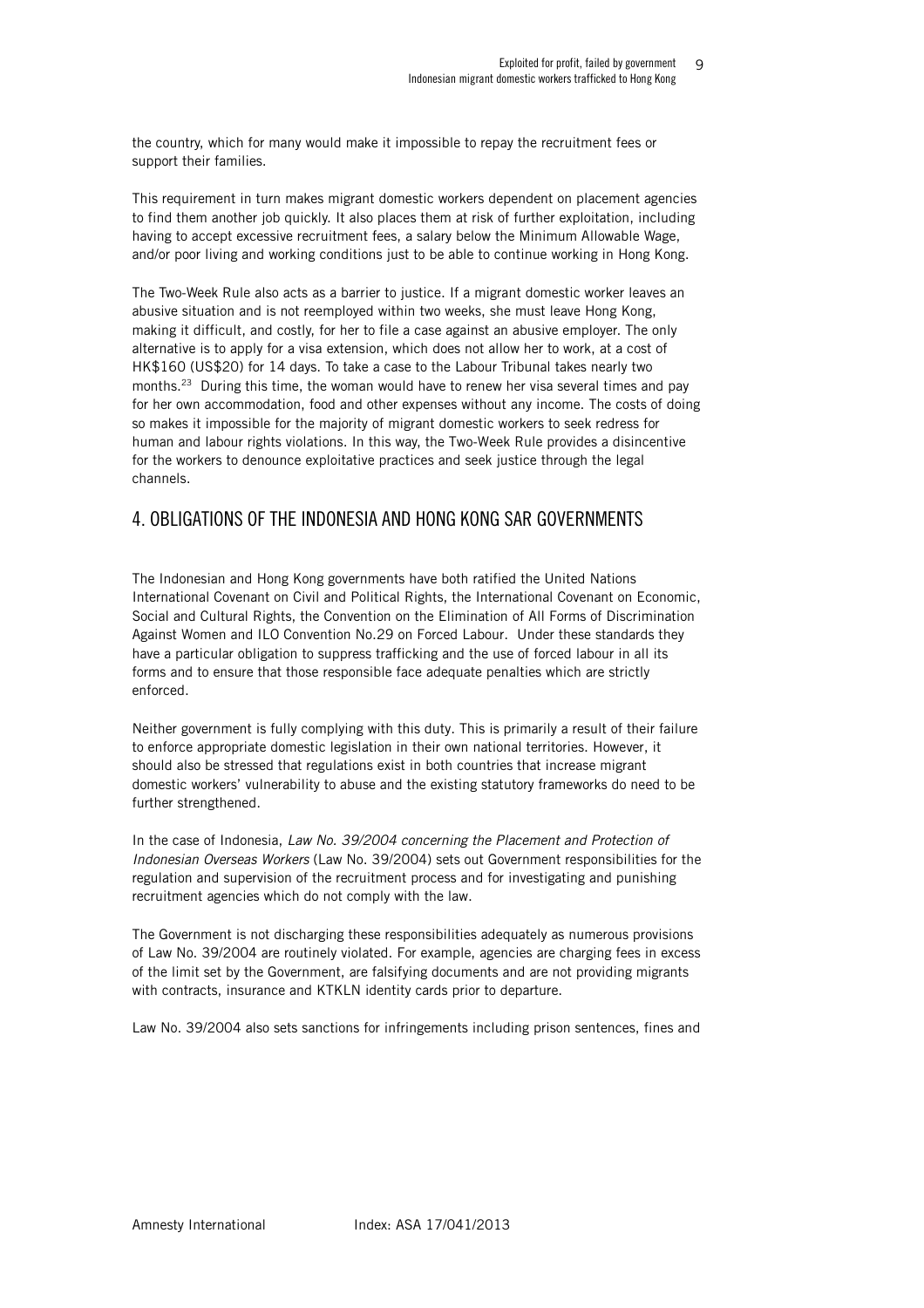#### 10 Exploited for profit, failed by government Indonesian migrant domestic workers trafficked to Hong Kong

the revocation of operating licenses for recruitment agencies. However, only 28 licences were revoked in 2011 despite evidence that violations of the provisions of Law No. 39/2004 are widespread.<sup>24</sup> This is reflected in the fact that respondents to the IMWU survey had been through 220 out of a total 558 recruitment agencies, with a third reporting that personal information had been falsified and more than half stating that they had not been given the mandatory KTKLN identity card.<sup>25</sup>

In 2007, Indonesia passed the Law on the Eradication of the Criminal Act of Trafficking in Persons.<sup>26</sup> Many of the cases documented by Amnesty International fall within the crime of Trafficking as defined in this law. The law also requires the government to launch prompt, comprehensive, and impartial investigations into alleged abuse. Furthermore, since 2007 several other agencies have documented practices by recruitment agencies which constitute trafficking in people under Indonesian law. These include the International Labour Organization (ILO), which recently concluded that Indonesian migrant domestic workers "are exposed to institutionalized trafficking and forced labour practices throughout the entire migration cycle".<sup>27</sup>

Despite this, Amnesty International is not aware of any investigation or prosecution of recruitment agencies or brokers for the trafficking of Indonesian migrant domestic workers in Hong Kong.

The Hong Kong government maintains that "Hong Kong is one of the few places in the region that grants equal statutory labour rights and benefits to migrant workers. Migrant workers can also access the whole range or free services provided by the Labour Department and can seek redress through the legal system"<sup>28</sup> However, it has failed to properly monitor the activities of placement agencies within its territory and appropriately sanction those that are acting contrary to the law.

This is despite evidence that many placement agencies are routinely charging fees far in excess of the legally proscribed limit. Placement agencies often circumvent the law through collusion with employers and money lenders as well as manipulated contract termination.

Placement agencies and employers often pay salaries below the minimum wage set for domestic workers and do not give workers weekly rest days or statutory holidays. The IMWU survey alone identified 258 Indonesians who stated that they were underpaid (28 per cent of the respondents).<sup>29</sup> If this is representative of the general situation for all Indonesian migrant domestic workers in Hong Kong, then this would mean that more than 40,000 Indonesian women are not receiving the minimum salary that they are entitled to by law. Yet, in the two year period up to 31 May 2012, just 342 cases of underpayment were lodged out of a total population of more than 300,000 migrant domestic workers in Hong Kong.<sup>30</sup> Similarly in 2012, the Commissioner for Labour revoked only two placement agencies' licences and one in the first four months of 2013.<sup>31</sup>

There is little doubt that regulations like the Two-Week Rule and the live-in requirement increase migrant domestic workers vulnerability to human and labour rights violations and limit their ability to access redress mechanisms in Hong Kong. This has been recognized by several United Nations human rights expert panels, including the UN Committee on Economic, Social and Cultural Rights (2005), the UN Committee on the Elimination of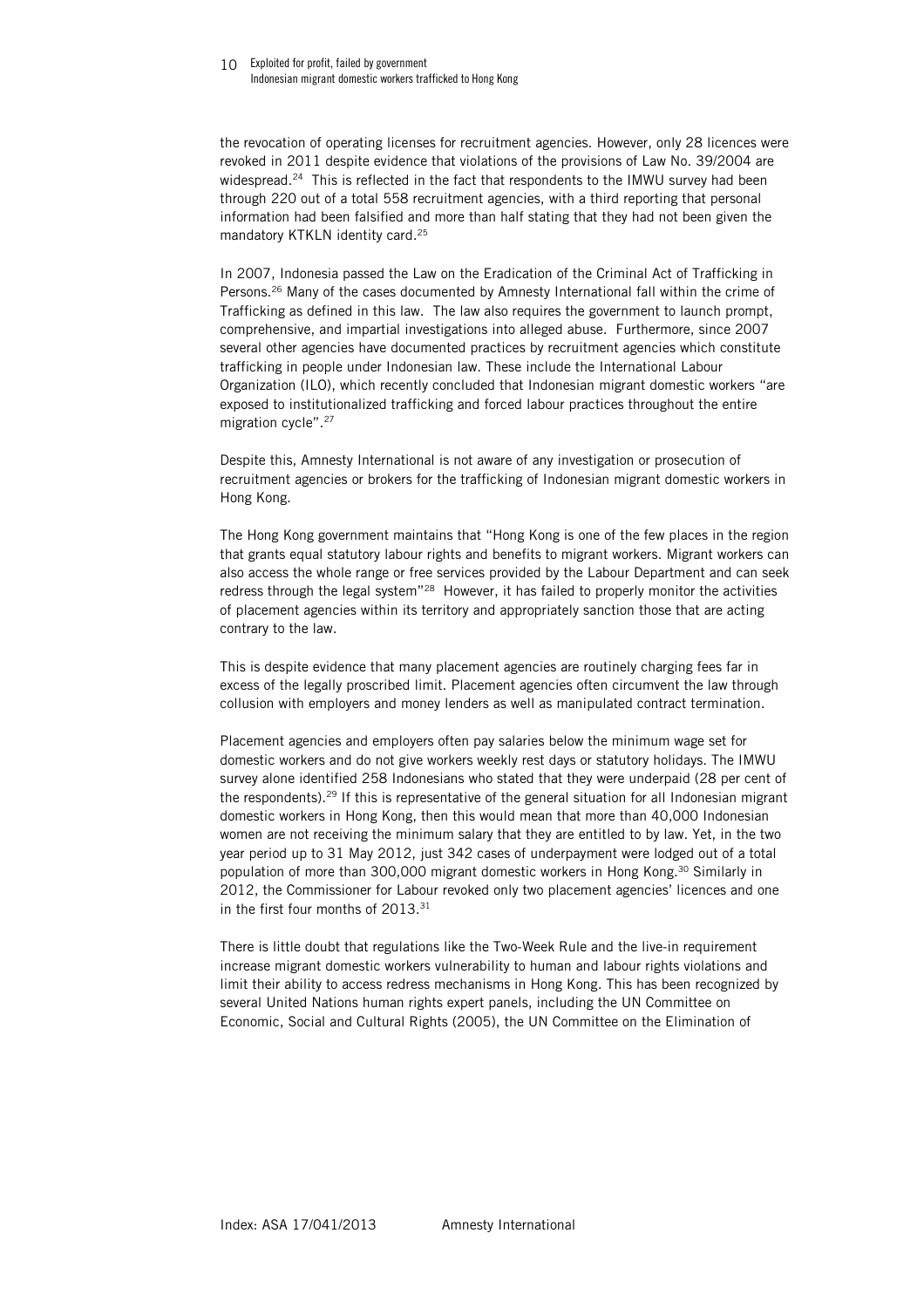Discrimination against Women (2006), the UN Committee for the Elimination of All Forms of Discrimination (2009) and the UN Human Rights Committee (2013). All of these bodies have specifically called on the Hong Kong Government to review or repeal the Two-Week Rule. The latter two also called for the repeal of the live-in requirement.

In addition, there is no comprehensive anti-trafficking law that prohibits all forms of trafficking in Hong Kong and there have been no prosecutions for trafficking for forced labour offences against Indonesian migrant domestic workers.<sup>32</sup>

It is the responsibility of the Indonesian and Hong Kong authorities to ensure that those who have suffered human and labour rights violations are able to access functioning redress mechanisms, and that those responsible face adequate punishments.

## 5. KEY RECOMMENDATIONS

The responsibility for protecting and promoting the rights of migrant domestic workers lies with both countries of origin and destination. Amnesty International's key recommendations to the governments of Indonesia and Hong Kong SAR in this regard are outlined below.

#### **Amnesty International calls on the Government of Indonesia to:**

 Register and monitor brokers through the National Board for the Placement and Protection of Indonesian Overseas Workers (BNP2TKI);

**Ensure that recruitment agencies provide migrant domestic workers with a written** contract in Indonesian and an itemised receipt for the recruitment fee charges which reflects the structure set out in Ministerial Decree No. 98/2012;

**Strengthen the monitoring of recruitment agencies, including through increased capacity** for regular and unannounced inspections, and sanction recruitment agencies who violate Law No. 39/2004;

 Use the 2007 anti-trafficking regulations to prosecute recruitment agencies which are involved in the trafficking of migrant domestic workers and amend Law No. 39/2004 so that the use of deception as a means of trafficking faces adequate punishments rather than the administrative sanctions currently outlined in article 72 of the Law;

 Review and amend Law 39/2004 on the Placement and Protection of Migrant Workers to ensure it complies with international law and standards. The revision of the law should be conducted in full consultation with migrant workers and their representatives, trade unions, non-governmental organizations, women's groups and other key stakeholders.

**Pending the review and amendment of Law 39/2004 in line with international law and** standards the Indonesian government should fully implement those provisions in Law 39/2004 which provide protection for migrant workers. In particular, implement the provisions which state that prospective Indonesian migrant workers can depart independently without the assistance of a recruitment agency (article 7) and that they can extend their work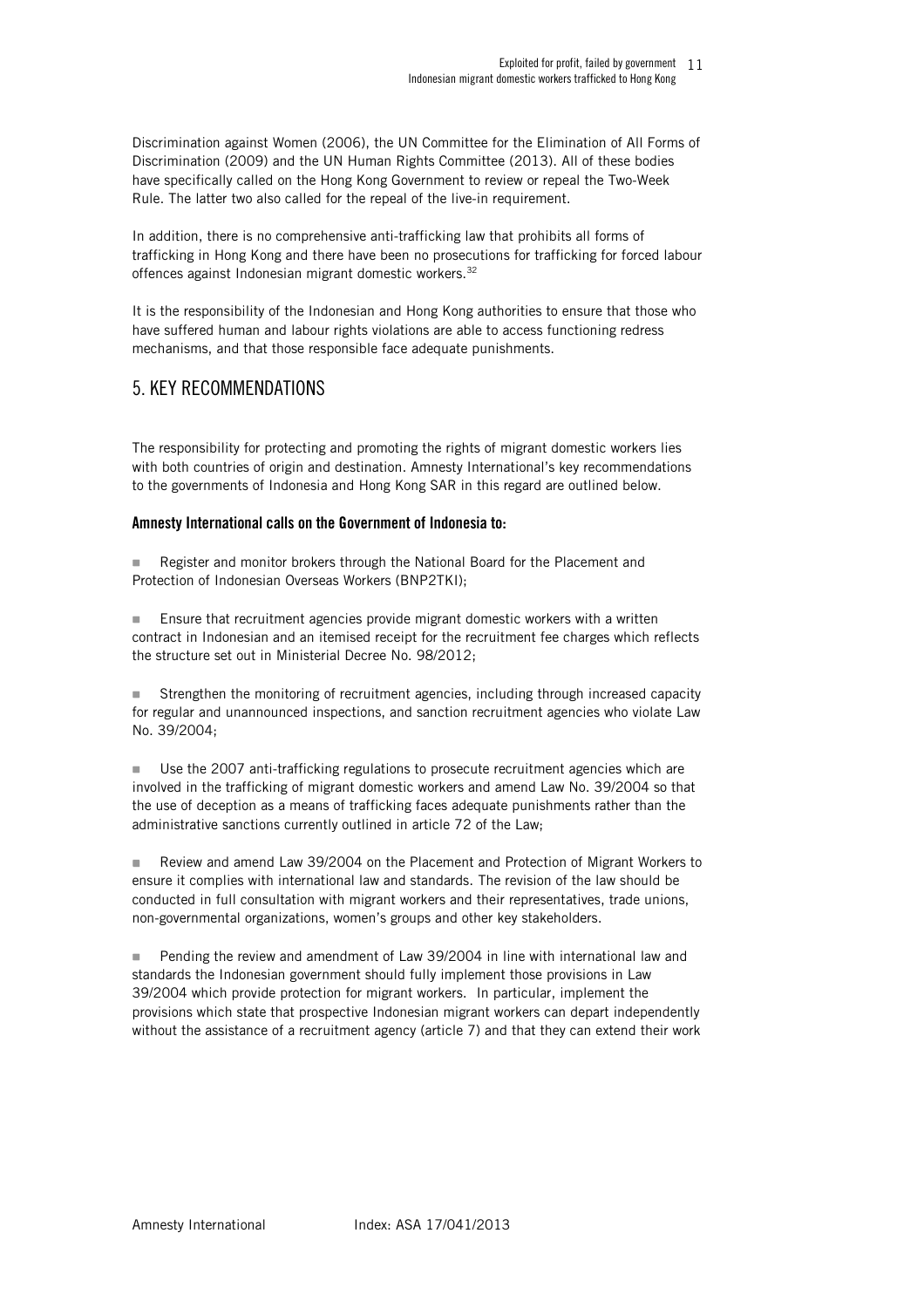agreement directly with an employer without going through a recruitment or placement agency (article 57).

 Incorporate the provisions of the UN Migrant Workers Convention into domestic law and implement it in policy and practice;

 Ratify and fully implement the ILO Domestic Workers Convention. In particular, take measures to ensure that fees charged by recruitment agencies are not deducted from the remuneration of domestic workers.

#### **Amnesty International calls on the Government of Hong Kong SAR to:**

 Thoroughly regulate and monitor placement agencies in its territory and sanction those which are operating in violation of Hong Kong's laws (e.g. in respect to illegal wage deductions and confiscation of contracts or identity documents), including the application of criminal sanctions when appropriate;

 Amend the Two-Week Rule to allow migrant domestic workers a reasonable period to find new employment, including incorporating the average time of 4-6 weeks it takes to issue a new visa;

 Amend current legislation which forces migrant domestic workers to live with their employers and excludes them from the Minimum Wage Ordinance;

■ Waive the costs of visa extensions for migrant domestic workers who are seeking compensation for human and labour rights abuses, and ensure that they have effective access to appropriate support measures, such as shelters and interpretation, at all stages of redress, including the conciliation process at the Labour Department;

 Ensure that the prohibition of illegally exacted forced or compulsory labour is clearly defined in law with penalties that are adequate and strictly enforced, in accordance with obligations under article 25 of the ILO Forced Labour Convention;

 As a matter of priority, extend the UN Trafficking Protocol to Hong Kong SAR (ratified by the People's Republic of China in 2010), incorporate its provisions into Hong Kong law and implement them in policy and practice;

 Pursue with the Central Government in Beijing the ratification of the UN Migrant Workers Convention and ILO Domestic Workers Convention, incorporate their provisions into Hong Kong law and implement them in policy and practice.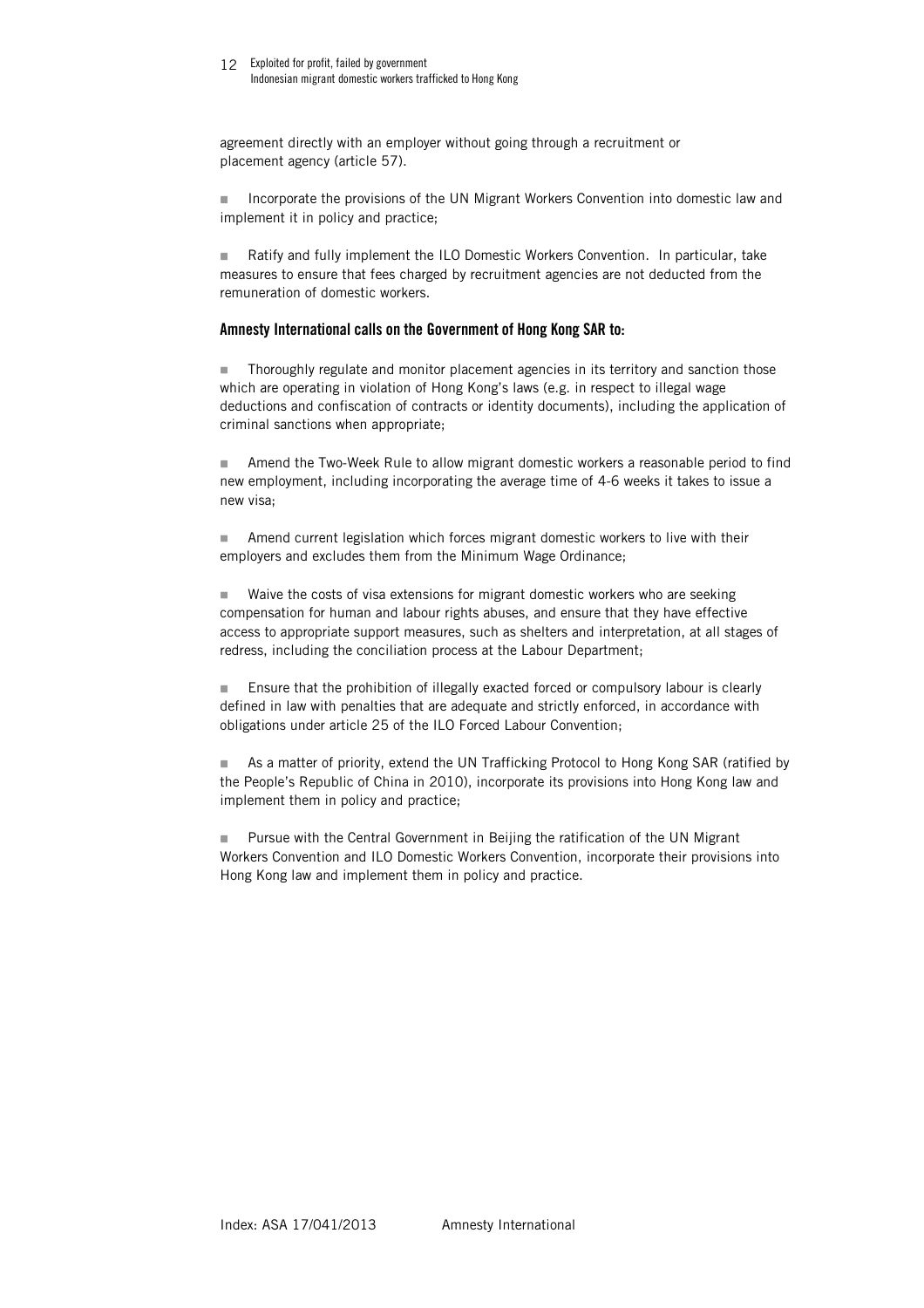# **ENDNOTES**

l

<sup>1</sup> Amnesty International interview with NS in Hong Kong on 21 June 2012.

<sup>2</sup> Figures as of 30 September 2013 provided by the HKSAR Labour and Immigration Departments on 15 October 2013.

3 ITUC, IMWU and HKCTU, *Final Report on Malpractices of Recruitment Agencies toward Indonesian Domestic Workers in Hong Kong* (unpublished, supplementary survey findings), in collaboration with the Institute for National and Democratic Studies (INDIES), 2013. Participants who answered a detailed questionnaire were approached in parks and other public places in Hong Kong where domestic workers meet on their rest day.

4 The majority of Amnesty International's interviewees (53 out 54 who were asked and responded to this question) were not properly informed about the recruitment fees they would have to pay. This is consistent with IMWU's survey results in which more than three quarters of the respondents stated they were not properly informed about either the cost or the length of the training, and 60 per cent said that their actual work was different from the terms and conditions they were promised . ITUC, IMWU and HKCTU, *Final Report on Malpractices of Recruitment Agencies toward Indonesian Domestic Workers in Hong Kong* (unpublished), in collaboration with the Institute for National and Democratic Studies (INDIES), June 2012, p46.

<sup>5</sup> 57 out of 57 who responded to this question stated that they handed over important documents that were not returned to them before they left for Hong Kong.

<sup>6</sup> ITUC, IMWU and HKCTU, Final Report on Malpractices of Recruitment Agencies toward Indonesian *Domestic Workers in Hong Kong* (unpublished), in collaboration with the Institute for National and Democratic Studies (INDIES), June 2012, p29.

7 ITUC, IMWU and HKCTU, *Final Report on Malpractices of Recruitment Agencies toward Indonesian Domestic Workers in Hong Kong* (unpublished), in collaboration with the Institute for National and Democratic Studies (INDIES), June 2012, p25.

<sup>8</sup> Of those interviewed who responded to this question, 41 out of 79 interviewees had to wash clothes, clean the living quarters or take care of the children of the staff and/or the owner of the recruitment agency.

<sup>9</sup> Of those interviewed who responded to this question, 34 out of 62 interviewees said they worked as domestic workers for a family outside the training centre as part of an "internship".

<sup>10</sup> ITUC, IMWU and HKCTU, *Final Report on Malpractices of Recruitment Agencies toward Indonesian Domestic Workers in Hong Kong* (unpublished, supplementary survey findings), in collaboration with the Institute for National and Democratic Studies (INDIES), 2013.

 $11$  Of those interviewed who responded to this question, 35 out of 81 interviewees said they were not given enough to eat at the training centres.

<sup>12</sup> ITUC, IMWU and HKCTU, *Final Report on Malpractices of Recruitment Agencies toward Indonesian Domestic Workers in Hong Kong* (unpublished, supplementary survey findings), in collaboration with the Institute for National and Democratic Studies (INDIES), 2013.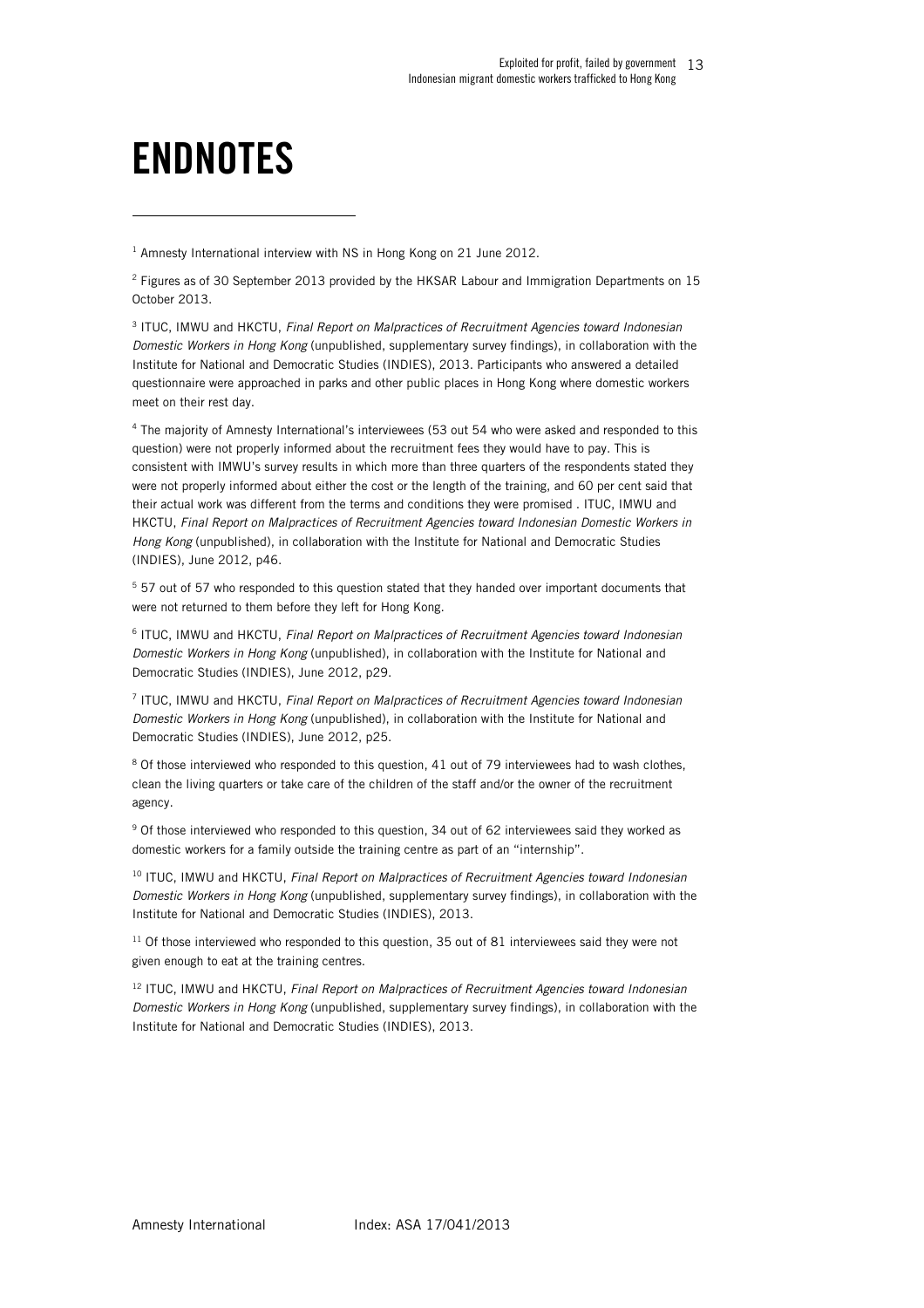1

<sup>13</sup> ITUC, IMWU and HKCTU, *Final Report on Malpractices of Recruitment Agencies toward Indonesian Domestic Workers in Hong Kong* (unpublished, supplementary survey findings), in collaboration with the Institute for National and Democratic Studies (INDIES), 2013.

<sup>14</sup> Of those who were asked and responded to the question, 86 out of 93 stated that their employer or placement agency in Hong Kong kept their identity documents, such as their passport, KTKLN, Hong Kong ID card, and/or employment contract.

<sup>15</sup> Of those interviewed who responded to this question, 34 out of 91 stated that they were not free to leave their employer's home.

<sup>16</sup> ITUC, IMWU and HKCTU, *Final Report on Malpractices of Recruitment Agencies toward Indonesian Domestic Workers in Hong Kong* (unpublished), in collaboration with the Institute for National and Democratic Studies (INDIES), June 2012, p34.

<sup>17</sup> ITUC, IMWU and HKCTU, *Final Report on Malpractices of Recruitment Agencies toward Indonesian Domestic Workers in Hong Kong* (unpublished, supplementary survey findings), in collaboration with the Institute for National and Democratic Studies (INDIES), 2013.

<sup>18</sup> Of those who were asked and responded to the question, 33 out of 77 stated that they received a salary below the Minimum Allowable Wage.

<sup>19</sup> Of those who were asked and responded to the question, 63 out of 94 were physically or verbally abused by their employer.

<sup>20</sup> Of those who were asked and responded to the question, 62 out of 73 stated that they were not allowed to practice their religion.

 $21$  Of those who were asked and responded to the question, 51 out of 93 stated that they did not receive a weekly day off.

 $22$  Of those interviewed who responded to this question, 56 out of 94 said they did not have their own room.

<sup>23</sup> In 2012, the average waiting time for cases in the Labour Tribunal, from appointment to first hearing, was 50 days. See: http://www.judiciary.gov.hk/en/publications/annu\_rept\_2012/eng/caseload06.html, accessed 14 October 2013.

<sup>24</sup> US State Department, "Indonesia", *Trafficking in Persons Report 2012*, p188, available at: http://www.state.gov/documents/organization/192595.pdf, accessed 5 July 2013.

<sup>25</sup> ITUC, IMWU and HKCTU, *Final Report on Malpractices of Recruitment Agencies toward Indonesian Domestic Workers in Hong Kong* (unpublished, supplementary survey findings), in collaboration with the Institute for National and Democratic Studies (INDIES), 2013.

 $26$  This law defines trafficking as "Article 2 (1) Anyone who recruits, transports, harbors, sends, transfers, or receives a person through the threat of force, use of force, abduction, incarceration, fraud, deception, abuse of authority or position of vulnerability, debt bondage or the giving of payment or benefit despite the giving of consent by another individual having charge over the person, for the purpose of exploiting the person within the territory of the Republic of Indonesia" or "(2) If the act as described in paragraph (1) results in a person being Exploited". The crime also applies to bringing persons into Indonesia or into transit through Indonesia with such intentions (article 3) or taking an Indonesian citizen outside the territory with such intentions (article 4).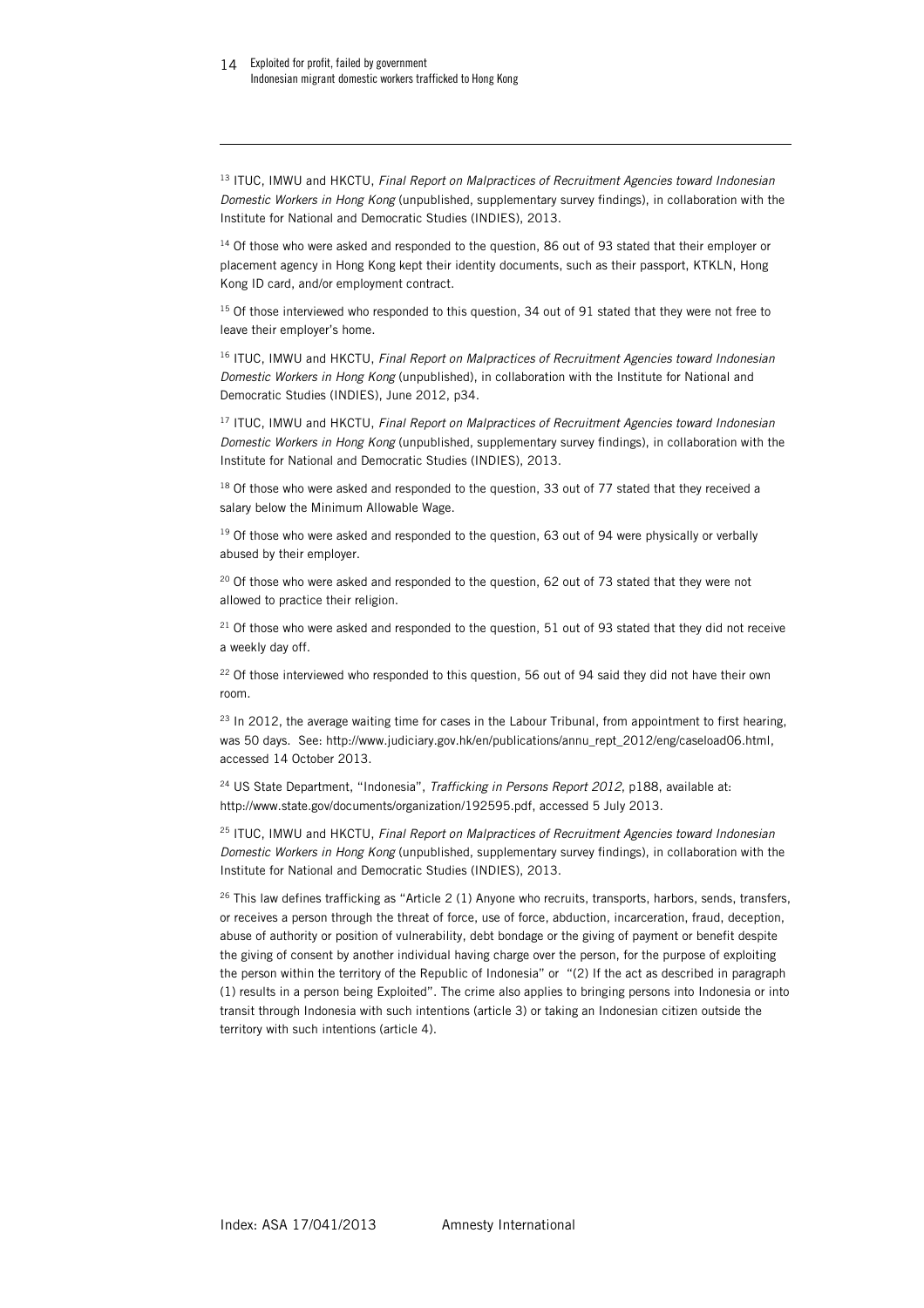<sup>27</sup> ILO*, Combating Forced Labour and Trafficking of Indonesian Migrant Workers*, available at: http://www.ilo.org/wcmsp5/groups/public/---asia/---ro-bangkok/---ilojakarta/documents/projectdocumentation/wcms\_153145.pdf, accessed 5 March 2013.

1

<sup>28</sup> HKSAR Constitutional and Mainland Affairs Bureau, "HKSAR Government welcomes constructive dialogue with UN Human Rights Committee", Press Release, 28 March 2013, available at: http://www.cmab.gov.hk/en/press/press\_3146.htm, accessed 6 October 2013.

<sup>29</sup> ITUC, IMWU and HKCTU, *Final Report on Malpractices of Recruitment Agencies toward Indonesian Domestic Workers in Hong Kong* (unpublished, supplementary survey findings), in collaboration with the Institute for National and Democratic Studies (INDIES), 2013.

<sup>30</sup> ILO Committee of Experts on the Application of Conventions and Standards, *Observation on Convention No.97 on Migration for Employment (Revised) for China – Hong Kong SAR*, 2013, available at: http://www.ilo.org/dyn/normlex/en/f?p=1000:13100:0::NO:13100:P13100\_COMMENT\_ID:3084699, accessed 5 July 2013.

<sup>31</sup> HKSAR Legislative Council Panel on Manpower, "Intermediary Charges for Foreign Domestic Helpers", LC Paper No. CB(2)1356/12-13(03), 18 June 2013, para6, available at: http://www.legco.gov.hk/yr12- 13/english/panels/mp/papers/mp0618cb2-1356-3-e.pdf, accessed 8 October 2013.

<sup>32</sup> Amnesty International meeting with the HKSAR Labour and Immigration Departments in Hong Kong on 11 October 2013 and correspondence from the two Departments on 15 October 2013. See also US State Department, "Hong Kong", *Trafficking in Persons Report 2013*, p191, available at: http://www.state.gov/documents/organization/210739.pdf, accessed 26 September 2013.